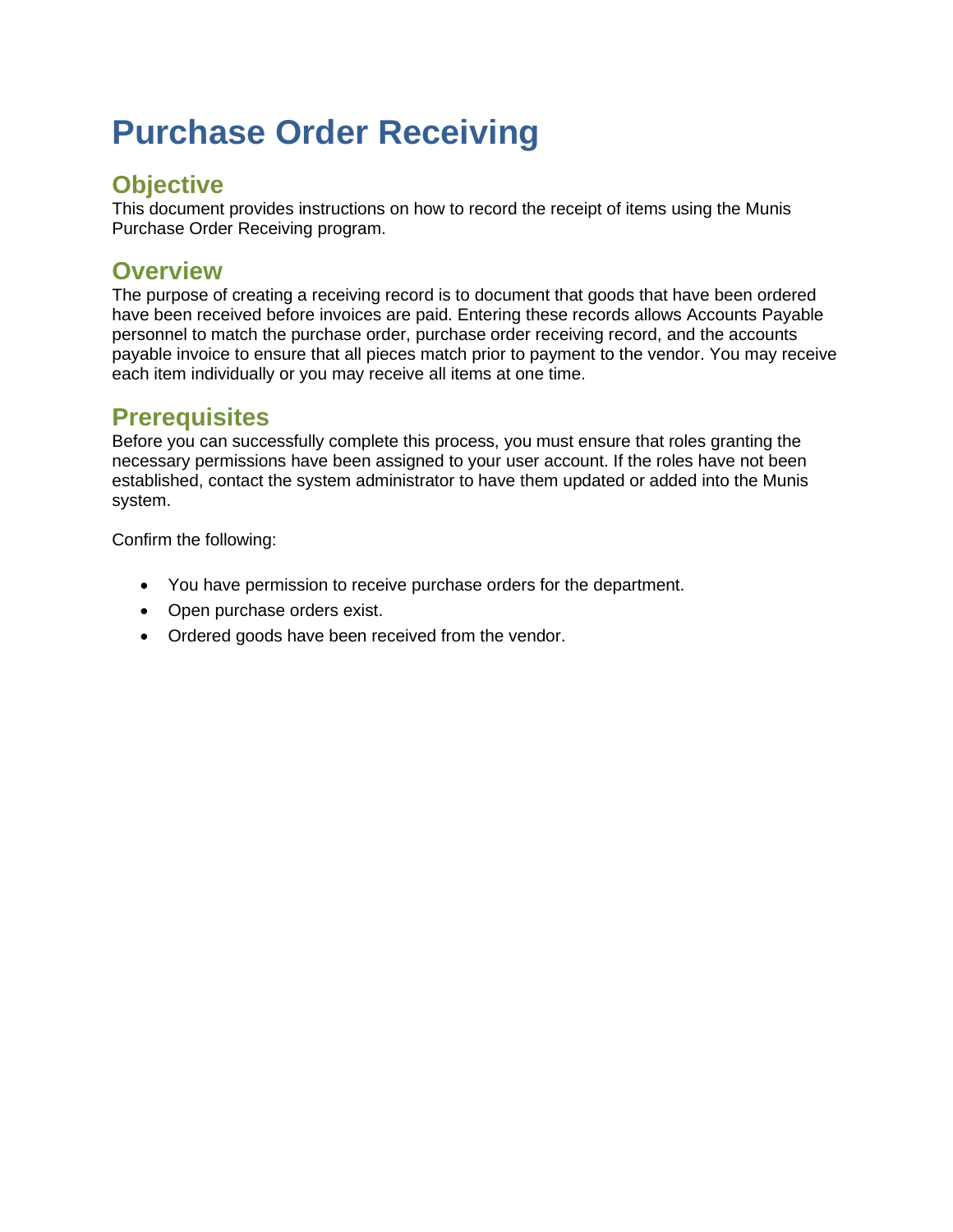## **Procedures**

To enter a receipt for all items on a purchase order:

1. Navigate to the Purchase Order Quick Receipt program.

| Financials > Purchasing > Purchase Order Processing > Purchase Order Quick Receipt |  |  |
|------------------------------------------------------------------------------------|--|--|
|                                                                                    |  |  |

| <b>REA</b>                                                | <b>Purchase Order Receiving</b>                     |                        | Search by purchase order number |               |                            | $\alpha$<br>A              |  |
|-----------------------------------------------------------|-----------------------------------------------------|------------------------|---------------------------------|---------------|----------------------------|----------------------------|--|
| $^\circledR$<br>靑<br>My<br>Advanced<br>Searches<br>Search | 斀<br>$Excel$ $\blacktriangledown$<br>Exports        |                        |                                 |               |                            |                            |  |
|                                                           | <b>Purchase Orders: 220</b>                         |                        |                                 |               |                            | Items per page:<br>15<br>٠ |  |
| PO Number                                                 | Fiscal Year                                         | Department             | Status                          | Vendor Number | Vendor Name                | Total                      |  |
| 20090065                                                  | 2019                                                | CO                     | Allocated                       | 1012          | OFFICE DEPOT               | \$45.00                    |  |
| 20090066                                                  | 2019                                                | CO                     | Allocated                       | 1000          | DEF SUPPLY COMPANY         | \$37,500.00                |  |
| 20090067                                                  | 2019                                                | CO                     | Allocated                       | 1027          | <b>BOISE CASCADE</b>       | \$1,530.00                 |  |
| 20090068                                                  | 2019                                                | CO                     | Allocated                       | 1000          | DEF SUPPLY COMPANY         | \$3,500.00                 |  |
| 20090069                                                  | 2019                                                | CO                     | Allocated                       | 1012          | OFFICE DEPOT               | \$45.00                    |  |
| 20090071                                                  | 2019                                                | CO                     | Released                        | 1129          | LeTourneau Power Equipment | \$224.97                   |  |
| 20090072                                                  | 2019                                                | MAINT                  | Released                        | 1000          | DEF SUPPLY COMPANY         | \$27.55                    |  |
| 20090073                                                  | 2019                                                | IT                     | Released                        | 1125          | HOLT SUPPLY COMPANY        | \$435.00                   |  |
| 20090074                                                  | 2019                                                | ES3                    | Released                        | 1124          | Sullivan Pool              | \$643.50                   |  |
| 20100002                                                  | 2018                                                | CO                     | Created                         | 1129          | LeTourneau Power Equipment | \$0.00                     |  |
| 20100003                                                  | 2018                                                | CO                     | Posted                          | 1129          | LeTourneau Power Equipment | \$321.60                   |  |
| $\ll$<br>$\overline{1}$<br>$\,<\,$                        | $\overline{\mathbf{3}}$<br>$\overline{2}$<br>4<br>5 | $\gg$<br>$\rightarrow$ |                                 |               |                            |                            |  |

2. To find the purchase order for which to receive items, enter your search criteria in one or more column headings on the main Purchase Order Receiving screen. The program displays only the purchase orders that match your search criteria.

| <b>Purchase Orders: 3</b><br>Items per page: 15 |             |              |           |               |                    |             |  |  |  |  |
|-------------------------------------------------|-------------|--------------|-----------|---------------|--------------------|-------------|--|--|--|--|
| PO Number                                       | Fiscal Year | Department   | Status    | Vendor Number | Vendor Name        | Total       |  |  |  |  |
|                                                 | 2019        |              |           |               | DEF                |             |  |  |  |  |
| 20090066                                        | 2019        | CO           | Allocated | 1000          | DEF SUPPLY COMPANY | \$37,500.00 |  |  |  |  |
| 20090068                                        | 2019        | CO           | Allocated | 1000          | DEF SUPPLY COMPANY | \$3,500.00  |  |  |  |  |
| 20090072                                        | 2019        | <b>MAINT</b> | Released  | 1000          | DEF SUPPLY COMPANY | \$27.55     |  |  |  |  |
|                                                 |             |              |           |               |                    |             |  |  |  |  |
|                                                 |             |              |           |               |                    |             |  |  |  |  |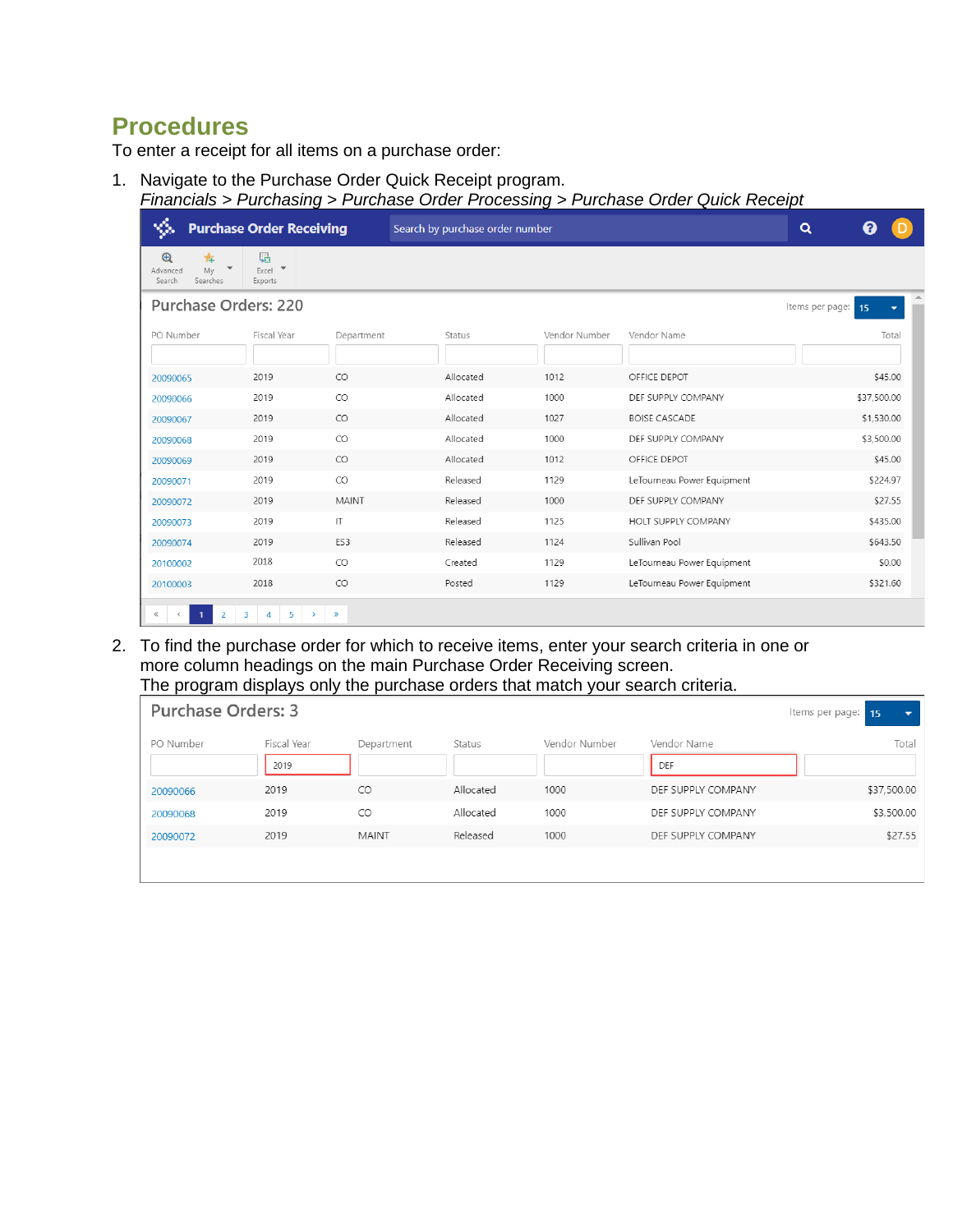The Advanced Search feature is also available for performing more detailed searches.

| <b>Advanced Search</b> | $\times$                                    |
|------------------------|---------------------------------------------|
|                        | My searches   Select a search               |
|                        | Startup search                              |
| Purchase order number  | Vendor part number                          |
| Fiscal year            | Department code                             |
| Vendor number          | Total amount                                |
| Vendor name            | Status<br>Choose status                     |
|                        | Exclude fully received Purchase Orders<br>∩ |
|                        | Search<br>Clear<br>Cancel<br>Save           |

3. Click the link in the PO Number column for the purchase order on which to receive items. The program refreshes the screen to display the details of the purchase order.

| <b>Purchase Order Receiving</b>                                                                                                           | Search by purchase order number                                                           | Q                                            |
|-------------------------------------------------------------------------------------------------------------------------------------------|-------------------------------------------------------------------------------------------|----------------------------------------------|
| $\overline{\mathscr{D}}^{(0)}$<br>Q<br>්ර<br>Ē<br>€<br>Supporting ▼<br>Audit<br>Return to<br>Attach<br>Back<br>Search<br>Apps<br>Receipts |                                                                                           |                                              |
| <b>Purchase Order Details</b>                                                                                                             |                                                                                           |                                              |
| Purchase order<br>Year<br>Department<br>2019<br>IT<br>20090073                                                                            | Department desc<br>Vendor name<br><b>INFORMATION</b><br>HOLT SUPPLY COMPANY<br>TECHNOLOGY | Total amount<br>Status<br>\$435.00<br>Posted |
| Ordered Items                                                                                                                             |                                                                                           |                                              |
| Full shipment<br>Received date*<br>Close PO<br>03/18/2019                                                                                 | Packing slip<br>巤                                                                         |                                              |
| Line<br>Item #<br>Description<br>Full                                                                                                     |                                                                                           | Ordered UOM Received Receiving<br>Remaining  |
| $\Box$<br>Dell Latitude laptop<br>60                                                                                                      | 1.00                                                                                      | EACH<br>0.00<br>0.00<br>1.00                 |
|                                                                                                                                           |                                                                                           |                                              |
|                                                                                                                                           |                                                                                           | $\vee$ Save<br>Cancel                        |

4. Select the Full Shipment check box in the Ordered Items group. The program automatically completes the Quantity Receiving field with the quantity to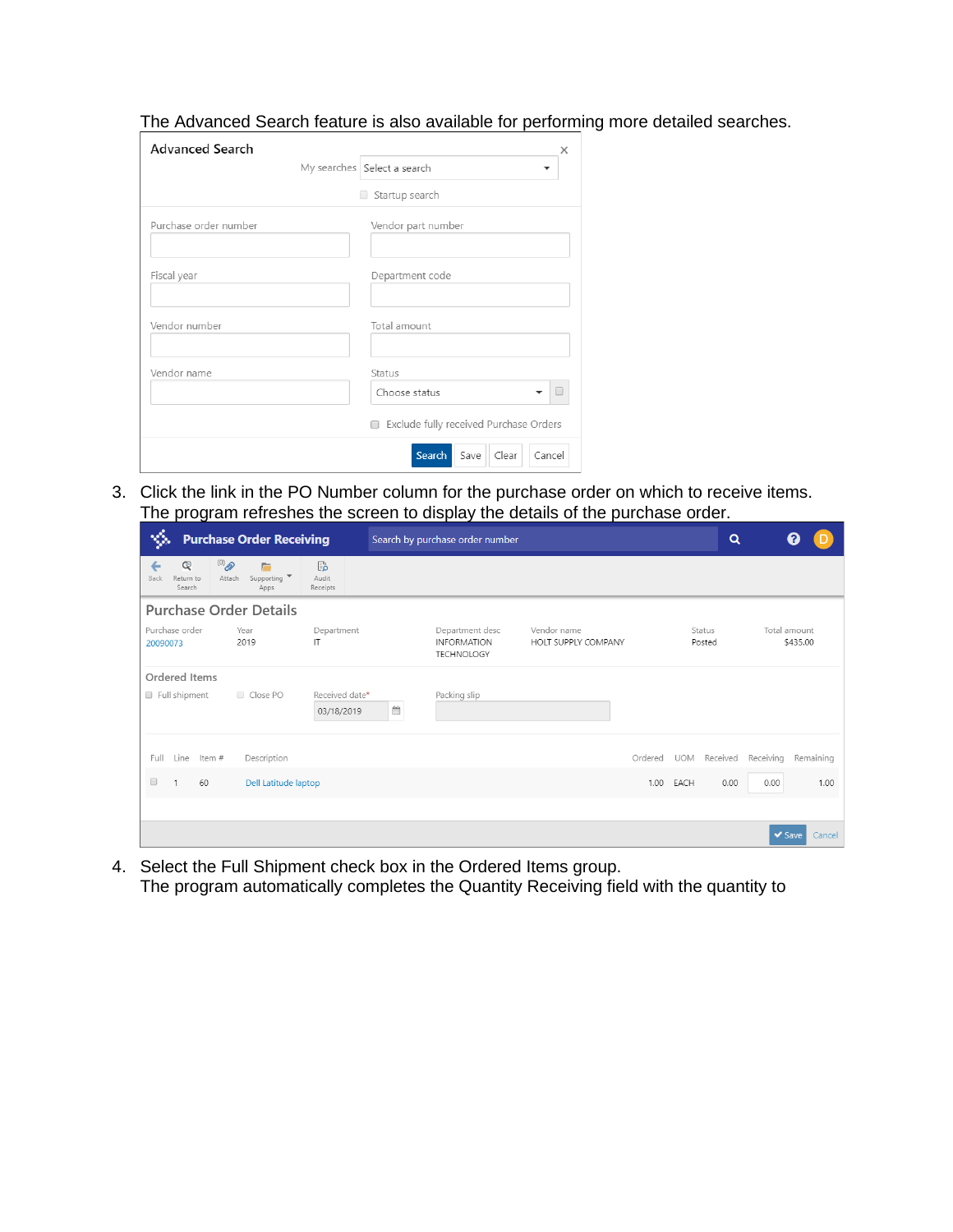| receive. |
|----------|
|          |

| ☜                                                | <b>Purchase Order Receiving</b>                                        |                                   | Search by purchase order number |                                                     |                                    |         |                  | Q        |              |           |
|--------------------------------------------------|------------------------------------------------------------------------|-----------------------------------|---------------------------------|-----------------------------------------------------|------------------------------------|---------|------------------|----------|--------------|-----------|
| $\mathbb{Q}$<br>←<br>Return to<br>Back<br>Search | $^{(0)}$<br>È<br>Attach<br>Supporting $\overline{\phantom{a}}$<br>Apps | $\mathbb{B}$<br>Audit<br>Receipts |                                 |                                                     |                                    |         |                  |          |              |           |
|                                                  | <b>Purchase Order Details</b>                                          |                                   |                                 |                                                     |                                    |         |                  |          |              |           |
| Purchase order<br>20090073                       | Year<br>2019                                                           | Department<br>IT                  |                                 | Department desc<br><b>INFORMATION</b><br>TECHNOLOGY | Vendor name<br>HOLT SUPPLY COMPANY |         | Status<br>Posted |          | Total amount | \$435.00  |
| Ordered Items<br>Full shipment                   | Close PO                                                               | Received date*<br>03/18/2019      | ₩                               | Packing slip                                        |                                    |         |                  |          |              |           |
| Line<br>Full                                     | Item#<br>Description                                                   |                                   |                                 |                                                     |                                    | Ordered | <b>UOM</b>       | Received | Receiving    | Remaining |
| ✔<br>60                                          | Dell Latitude laptop                                                   |                                   |                                 |                                                     |                                    | 1.00    | EACH             | 0.00     | 1.00         | 1.00      |

- 5. If the purchase order should be closed after the receipt is completed, select the Close PO check box.
- 6. The program automatically enters today's date in the Received Date field, but you can change this.
- 7. Enter a packing slip number, if applicable.
- 8. Click Save. The program saves the entries and displays a confirmation message.
- 9. Click OK.

The program updates the Total Received column.

For inventory items, the program displays the Inventory Transactions > Receipts program.

10. Enter an expiration date, if applicable, and then click Save.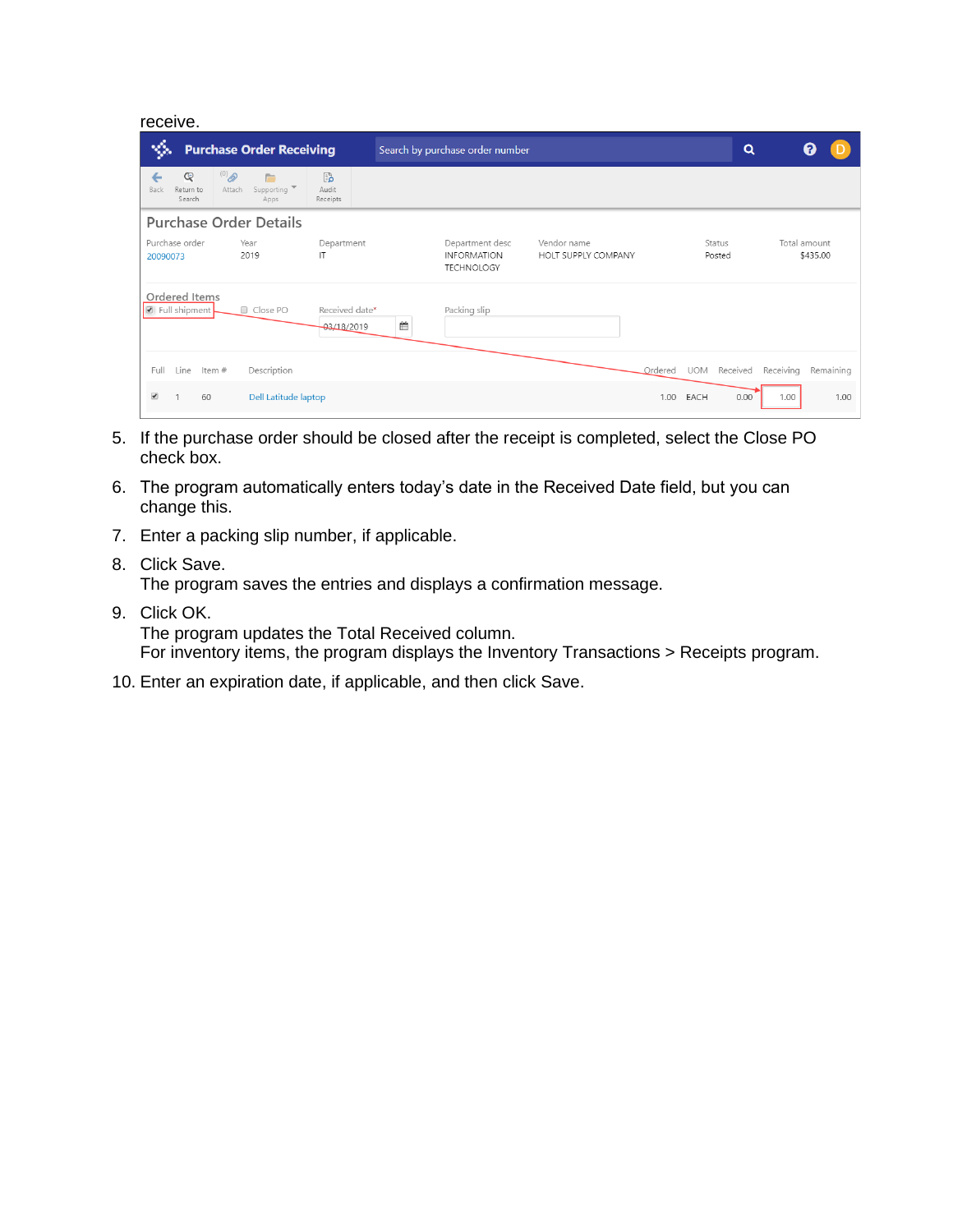To enter a receipt of a partial shipment:

1. Navigate to the Purchase Order Receiving program. *Financials > Purchasing > Purchase Order Processing > Purchase Order Receiving*

| ☜                                                                                     | <b>Purchase Order Receiving</b>                   |            | Search by purchase order number | $\alpha$      | 7                           |                 |                                |  |
|---------------------------------------------------------------------------------------|---------------------------------------------------|------------|---------------------------------|---------------|-----------------------------|-----------------|--------------------------------|--|
| $^{\circledR}$<br>靑<br>$\overline{\mathbf v}$<br>Mv<br>Advanced<br>Searches<br>Search | 朂<br>$\overline{\phantom{a}}$<br>Excel<br>Exports |            |                                 |               |                             |                 |                                |  |
| <b>Purchase Orders: 221</b>                                                           |                                                   |            |                                 |               |                             | Items per page: | 15<br>$\overline{\phantom{a}}$ |  |
| PO Number                                                                             | Fiscal Year                                       | Department | Status                          | Vendor Number | Vendor Name                 |                 | Total                          |  |
| 20090065                                                                              | 2019                                              | CO         | Allocated                       | 1012          | OFFICE DEPOT                |                 | \$45.00                        |  |
| 20090066                                                                              | 2019                                              | CO         | Allocated                       | 1000          | DEF SUPPLY COMPANY          |                 | \$37,500.00                    |  |
| 20090067                                                                              | 2019                                              | CO         | Allocated                       | 1027          | <b>BOISE CASCADE</b>        |                 | \$1,530.00                     |  |
| 20090073                                                                              | 2019                                              | IT         | Posted                          | 1125          | HOLT SUPPLY COMPANY         |                 | \$435.00                       |  |
| 20090074                                                                              | 2019                                              | ES3        | Posted                          | 1124          | Sullivan Pool               |                 | \$643.50                       |  |
| 20090075                                                                              | 2019                                              | PW         | Posted                          | 1031          | <b>BROWN INDUSTRIES INC</b> |                 | \$1,185.00                     |  |
| 20100002                                                                              | 2018                                              | CO         | Created                         | 1129          | LeTourneau Power Equipment  |                 | \$0.00                         |  |
| $\overline{c}$                                                                        | 5<br>3<br>4<br>$\rightarrow$                      | $\gg$      |                                 |               |                             |                 |                                |  |

2. To find the purchase order for which to receive items, enter your search criteria in one or more column headings on the main Purchase Order Receiving screen. The program displays only the purchase orders that match your search criteria.

| <b>Purchase Orders: 3</b> |             |            |               |               |                      | Items per page: 15 | $\overline{\phantom{a}}$ |
|---------------------------|-------------|------------|---------------|---------------|----------------------|--------------------|--------------------------|
| PO Number                 | Fiscal Year | Department | Status        | Vendor Number | Vendor Name          |                    | Total                    |
|                           |             |            |               |               | Brown                |                    |                          |
| 20090075                  | 2019        | PW         | Posted        | 1031          | BROWN INDUSTRIES INC |                    | \$1,185.00               |
| 20080038                  | 2008        | CO         | Carry Forward | 1031          | BROWN INDUSTRIES INC |                    | \$6,000.00               |
| 20060003                  | 2006        | IT         | Closed        | 1031          | BROWN INDUSTRIES INC |                    | \$5,000.00               |
|                           |             |            |               |               |                      |                    |                          |

The Advanced Search feature is also available for performing more detailed searches.

| <b>Advanced Search</b> | $\times$                               |
|------------------------|----------------------------------------|
|                        | My searches Select a search            |
|                        | Startup search                         |
| Purchase order number  | Vendor part number                     |
| Fiscal year            | Department code                        |
| Vendor number          | Total amount                           |
| Vendor name            | Status<br>Choose status                |
|                        | Exclude fully received Purchase Orders |
|                        | Search<br>Clear<br>Save<br>Cancel      |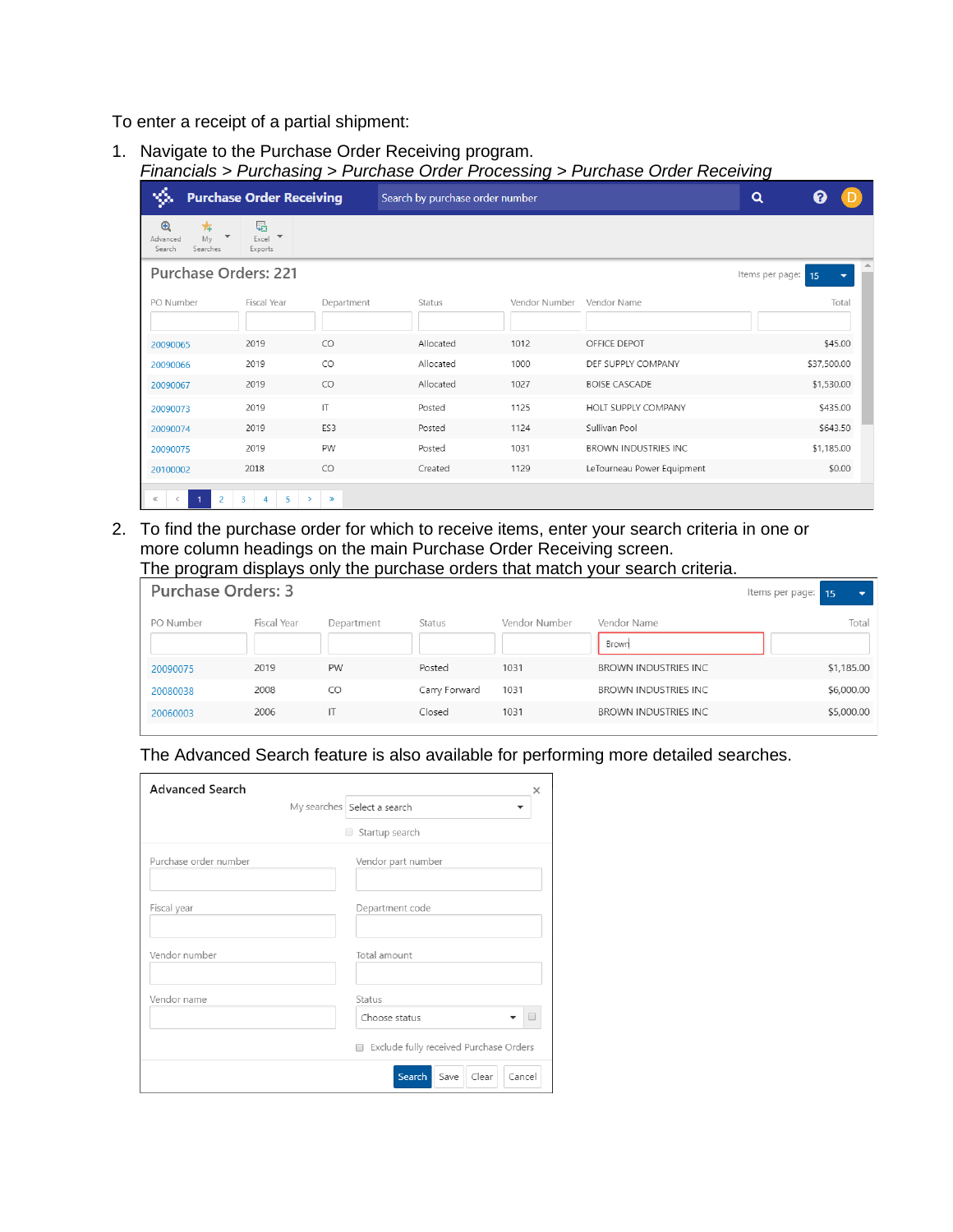3. Click the link in the PO Number column for the purchase order on which to receive items. The program refreshes the screen to display the purchase order information.

|                                                  |                               | <b>Purchase Order Receiving</b>       |                                                |   | Search by purchase order number |                                            |         |      | Q                       |           |                            |                            |
|--------------------------------------------------|-------------------------------|---------------------------------------|------------------------------------------------|---|---------------------------------|--------------------------------------------|---------|------|-------------------------|-----------|----------------------------|----------------------------|
| $\mathbb{Q}$<br>←<br>Back<br>Return to<br>Search | $\mathscr{D}^{(0)}$<br>Attach | <b>Contract</b><br>Supporting<br>Apps | $\mathbf{a}^{\mathsf{H}}$<br>Audit<br>Receipts |   |                                 |                                            |         |      |                         |           |                            |                            |
|                                                  |                               | <b>Purchase Order Details</b>         |                                                |   |                                 |                                            |         |      |                         |           |                            |                            |
| Purchase order<br>20090075                       |                               | Year<br>2019                          | Department<br>PW                               |   | Department desc<br>PUBLIC WORKS | Vendor name<br><b>BROWN INDUSTRIES INC</b> |         |      | <b>Status</b><br>Posted |           |                            | Total amount<br>\$1,185.00 |
| Ordered Items                                    |                               |                                       |                                                |   |                                 |                                            |         |      |                         |           |                            |                            |
| Full shipment                                    |                               | Close PO                              | Received date*<br>03/18/2019                   | m | Packing slip                    |                                            |         |      |                         |           |                            |                            |
| Full<br>Line                                     | Item #                        | Description                           |                                                |   |                                 |                                            | Ordered |      | UOM Received            | Receiving |                            | Remaining                  |
| $\Box$<br>$\mathbf{1}$                           | 4520                          | 5 1/4 IN - FIRE HYDR                  |                                                |   |                                 |                                            | 5.00    | EACH | 0.00                    | 0.00      |                            | 5.00                       |
|                                                  |                               |                                       |                                                |   |                                 |                                            |         |      |                         |           |                            |                            |
|                                                  |                               |                                       |                                                |   |                                 |                                            |         |      |                         |           | $\blacktriangleright$ Save | Cancel                     |

- 4. If the purchase order should be closed after completing the receipt, select the Close PO check box.
- 5. The program automatically enters today's date in the Received Date field, but you can change this.
- 6. Enter a packing slip number that applies to the receiving record.
- 7. In the Receiving box, enter the number of items to receive.

| Purchase order<br>20090075 |               |        | <b>Purchase Order Details</b><br>Year<br>2019 | Department<br>PW             |   | Department desc<br>PUBLIC WORKS | Vendor name<br>BROWN INDUSTRIES INC |         |           | Status<br>Posted    |           | Total amount<br>\$1,185.00 |
|----------------------------|---------------|--------|-----------------------------------------------|------------------------------|---|---------------------------------|-------------------------------------|---------|-----------|---------------------|-----------|----------------------------|
| Ordered Items<br>$\Box$    | Full shipment |        | Close PO<br>$\Box$                            | Received date*<br>03/18/2019 | ₩ | Packing slip<br>BII-201900321   |                                     |         |           |                     |           |                            |
| Full                       | Line          | Item # | Description                                   |                              |   |                                 |                                     | Ordered |           | <b>UOM</b> Received | Receiving | Remaining                  |
| $\Box$                     | $\mathbf{1}$  | 4520   | 5 1/4 IN - FIRE HYDR                          |                              |   |                                 |                                     |         | 5.00 EACH | 0.00                | 3.00      | 5.00                       |

8. Click Save to save the receiving record.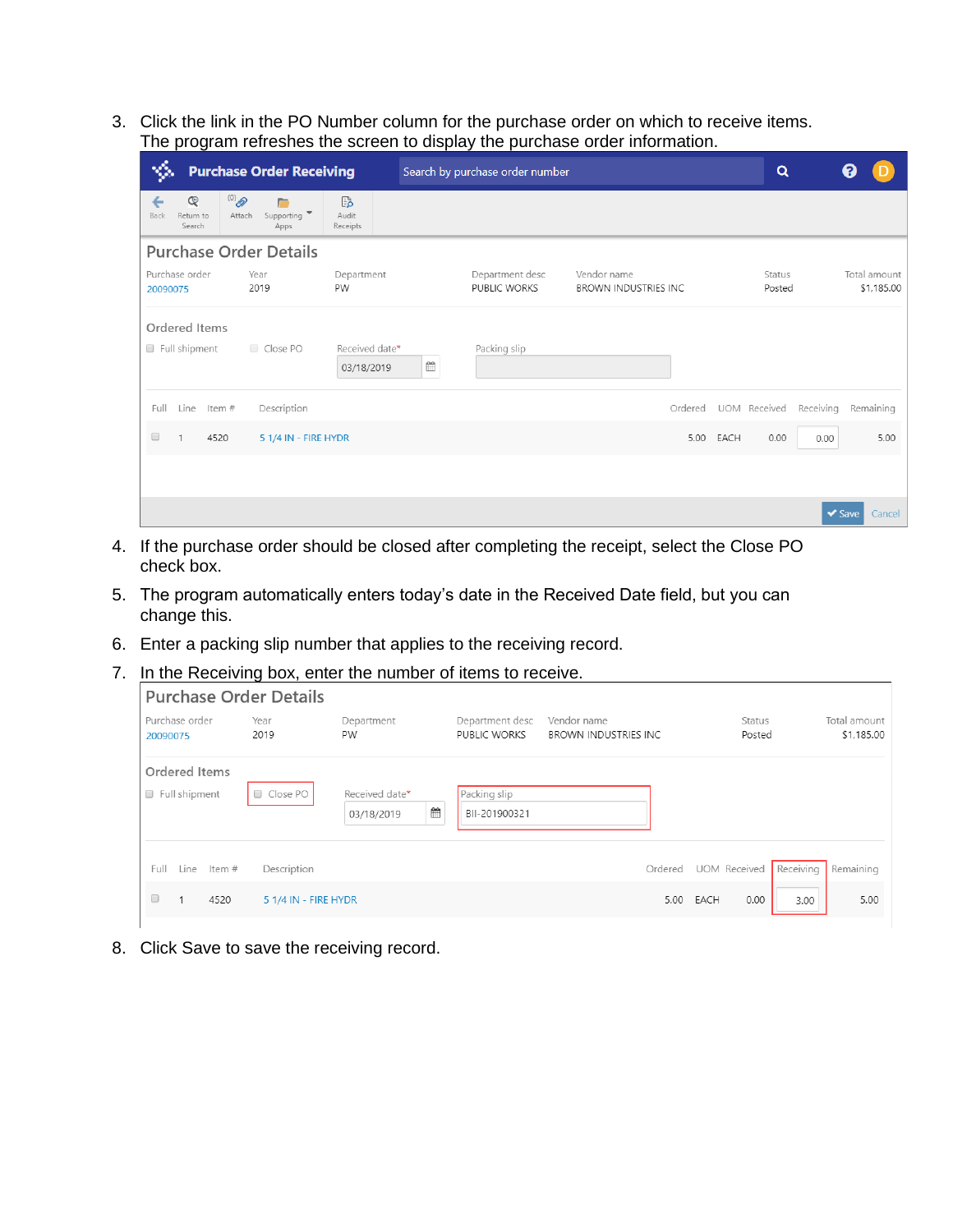9. Click the Description to open the Ordered Item Details screen.

|                       | <b>Purchase Order Receiving</b>     |                             |                    |                                              |   |                         | Search by purchase order number |                       |         |               |          | Q                |                                |             |        |
|-----------------------|-------------------------------------|-----------------------------|--------------------|----------------------------------------------|---|-------------------------|---------------------------------|-----------------------|---------|---------------|----------|------------------|--------------------------------|-------------|--------|
| ←<br>Back             | $\mathbb{Q}$<br>Return to<br>Search | ٠<br>Add receipt            | $^{(0)}$<br>Attach | E<br>Supporting $\blacktriangledown$<br>Apps |   | ිර<br>Audit<br>Receipts |                                 |                       |         |               |          |                  |                                |             |        |
|                       |                                     | <b>Ordered Item Details</b> |                    |                                              |   |                         |                                 |                       |         |               |          |                  |                                |             |        |
|                       | PO / Vendor details                 |                             |                    |                                              |   |                         |                                 |                       |         |               |          |                  |                                |             |        |
| Ordered<br>5.00       | ▼ Total Quantities                  | Received<br>3.00            |                    | Remaining<br>2.00                            |   |                         | Pending Inspection<br>0.00      | Invoiced<br>0.00 View | Pending | 0.00 View     | 3.00     | Available to Pay | Req to Satisfy Pending<br>0.00 |             |        |
|                       |                                     | Receiving Records: 1        |                    |                                              |   |                         |                                 |                       |         |               |          |                  |                                |             |        |
|                       | Delete                              | Status                      |                    | Received Date                                |   |                         | Packing Slip                    | Quantity              |         | Dollar Amount |          | Comment          |                                |             |        |
| $\blacktriangleright$ | <b>Delete</b>                       | Approved                    |                    | 03/18/2019                                   | ₩ |                         | BII-201900321                   |                       | 3.00    |               | \$711.00 |                  |                                |             |        |
|                       |                                     |                             |                    |                                              |   |                         |                                 |                       |         |               |          |                  |                                |             |        |
|                       |                                     |                             |                    |                                              |   |                         |                                 |                       |         |               |          |                  |                                |             |        |
| $\ll$                 | $\mathbf{1}$<br>$\langle$           | $\,>\,$<br>$\gg$            |                    |                                              |   |                         |                                 |                       |         |               |          |                  |                                | $\vee$ Save | Cancel |

On the Ordered Item Details screen you can update the Dollar Amount box if the dollar amount of the received items differs from the default value.

10. The PO/Vendor Details section is hidden by default. Click the arrow to show it.

| $\mathbb{Q}$<br>٠<br>←<br>Add receipt<br>Back<br>Return to<br>Search | $^{(0)}$<br>$\overline{ }$<br>Attach<br>Supporting<br>Apps  | $\mathbb{B}$<br>Audit<br>Receipts      |                                                                |                                 |              |              |                                     |                |
|----------------------------------------------------------------------|-------------------------------------------------------------|----------------------------------------|----------------------------------------------------------------|---------------------------------|--------------|--------------|-------------------------------------|----------------|
| <b>Ordered Item Details</b>                                          |                                                             |                                        |                                                                |                                 |              |              |                                     |                |
| PO / Vendor details<br>▼ Total Quantities                            | $\mathbb{Q}$<br>$\leftarrow$<br>Back<br>Return to<br>Search | $^{(0)}$<br>٠<br>Add receipt<br>Attach | $\mathbb{B}^a$<br>E<br>Supporting<br>Audit<br>Receipts<br>Apps |                                 |              |              |                                     |                |
| Ordered<br>Receive<br>3.00<br>5.00                                   | <b>Ordered Item Details</b><br>$\overline{\phantom{a}}$     |                                        |                                                                |                                 |              |              |                                     |                |
|                                                                      | Purchase order<br>20090075                                  | Year<br>2019                           | Department<br>PW                                               | Department desc<br>PUBLIC WORKS | Line         | Item<br>4520 | Description<br>5 1/4 IN - FIRE HYDR |                |
|                                                                      | Vendor number<br>1031                                       | Vendor name<br>BROWN INDUSTRIES INC    |                                                                | Vendor item<br>1031             | Manufacturer |              | Manufacturer item<br>Bid            |                |
|                                                                      | ▼ Total Quantities<br>Ordered                               | Received                               | Remaining                                                      | Pending Inspection              | Invoiced     | Pending      | Available to Pay                    | Reg to Satisfy |

11. In the Receiving Records section, click the arrow for an individual row to view full details about that receiving record.

|                         | Receiving Records: 1        |                         |                                      |                    |                             |                       |          |                |         |
|-------------------------|-----------------------------|-------------------------|--------------------------------------|--------------------|-----------------------------|-----------------------|----------|----------------|---------|
| Delete                  | Status                      | Received Date           |                                      | Packing Slip       | Quantity                    | Dollar Amount         |          | Comment        |         |
| <b>Delete</b>           | Approved                    | 03/18/2019              | ₩                                    | BII-201900321      |                             | 3.00                  | \$711.00 |                |         |
|                         | <b>Receiving Records: 1</b> |                         |                                      |                    |                             |                       |          |                |         |
|                         | Delete                      | Status                  | Received Date                        | Packing Slip       |                             | Quantity              |          | Dollar Amount  | Comment |
| $\overline{\mathbf{v}}$ | <b>Delete</b>               | Approved                | 03/18/2019                           | 笽<br>BII-201900321 |                             |                       | 3.00     | \$711.00       |         |
|                         | Fully<br>$\Box$             | Close<br>invoiced<br>PO | Quantity<br>invoiced<br>View<br>0.00 | Capital assets     | Received<br>by<br>dan.olson | Quantity returned RMA | \$0.00   | Return comment |         |
|                         |                             |                         |                                      |                    |                             |                       |          |                |         |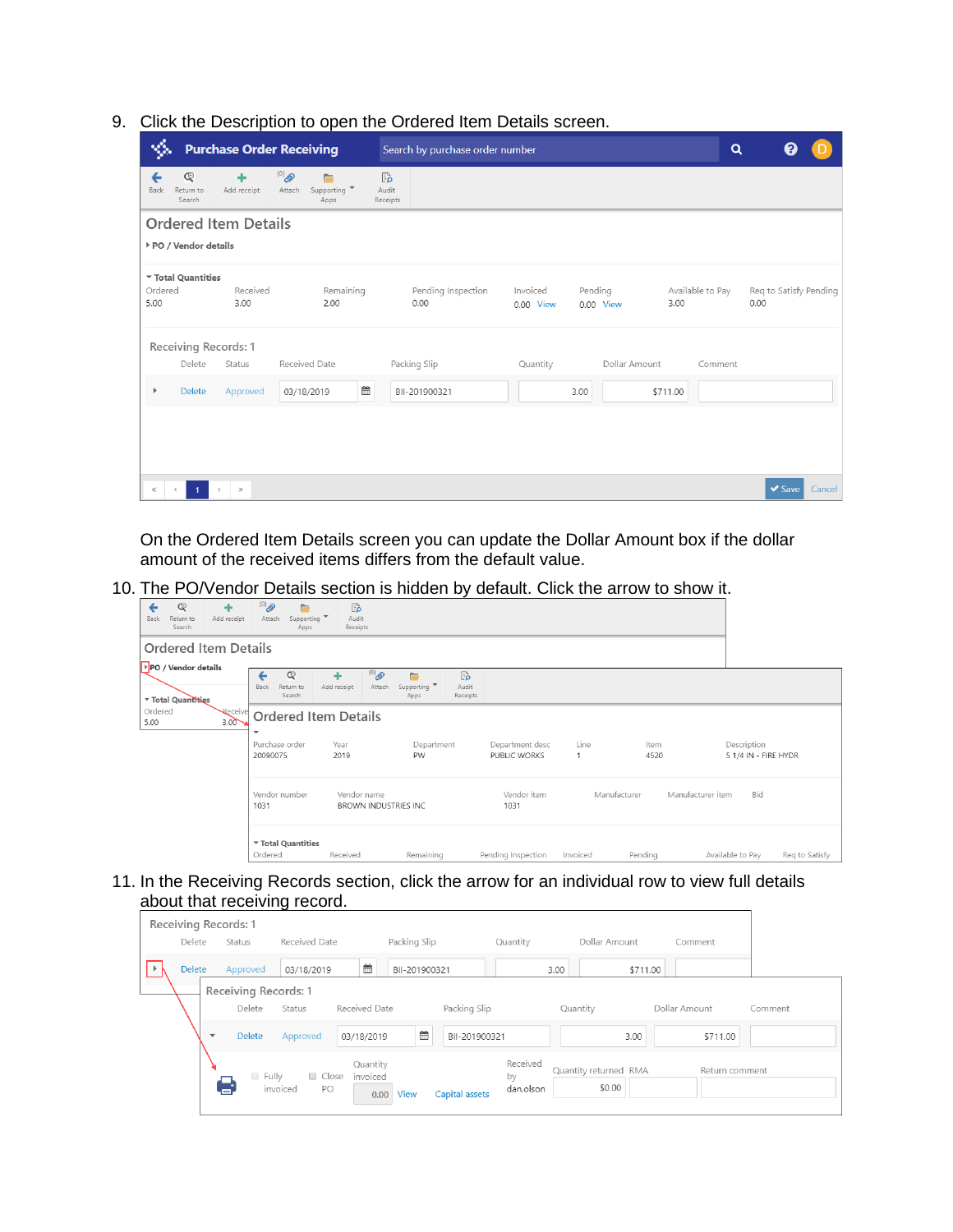12. If items from this shipment are or have been returned to the vendor, you can enter the quantity of returned items and a comment regarding the return in the Quantity and Comments fields.

|                          | Receiving Records: 1 |                           |                                      |                |                             |                                 |               |                |
|--------------------------|----------------------|---------------------------|--------------------------------------|----------------|-----------------------------|---------------------------------|---------------|----------------|
|                          | Delete               | Status                    | Received Date                        | Packing Slip   |                             | Quantity                        | Dollar Amount | Comment        |
| $\overline{\phantom{a}}$ | Delete               | Approved                  | Ê<br>03/18/2019                      | BII-201900321  |                             | 3.00                            |               | \$711.00       |
| ē                        | $\Box$ Fully         | □ Close<br>invoiced<br>PO | Quantity<br>invoiced<br>View<br>0.00 | Capital assets | Received<br>by<br>dan.olson | Quantity returned RMA<br>\$0.00 |               | Return comment |

13. If the receiving record is for a capital asset, click the Capital Assets link to view or modify the capital asset information.

|                          |                                |                           |                                      |                | <b>Capital Assets</b>       |                                 |                      |                    | ×      |
|--------------------------|--------------------------------|---------------------------|--------------------------------------|----------------|-----------------------------|---------------------------------|----------------------|--------------------|--------|
|                          | Receiving Records: 1<br>Delete | Status                    | Received Date                        | Packing        | Delete                      | Capital asset tag               | Manufacturer serial# | Imported           |        |
| $\overline{\phantom{a}}$ | Delete                         | Approved                  | 巤<br>03/18/2019                      | BII-2019       |                             |                                 |                      | Add<br>OK<br>Reset | Cancel |
|                          | $\Box$ Fully                   | □ Close<br>invoiced<br>PO | Quantity<br>invoiced<br>View<br>0.00 | Capital assets | Received<br>by<br>dan.olson | Quantity returned RMA<br>\$0.00 |                      | Return comment     |        |

- 14. Click Add to create a new capital asset from the received items. The program provides entry fields for the Capital Assets group.
- 15. Enter an asset tag number and a manufacturer serial number for the item.
- 16. If the asset record is imported from outside of Munis, select the Imported check box.
- 17. Click Save.

The program saves your entries. If you entered a capital asset as part of the receiving record, the Inventory Receiving program opens to allow you to complete the inventory receipt.

Use the toolbar options on the Order Item Detail screen to:

- Add additional purchase order receiving lines.
- Add or view attachments to the receiving record.
- View receipt audit information.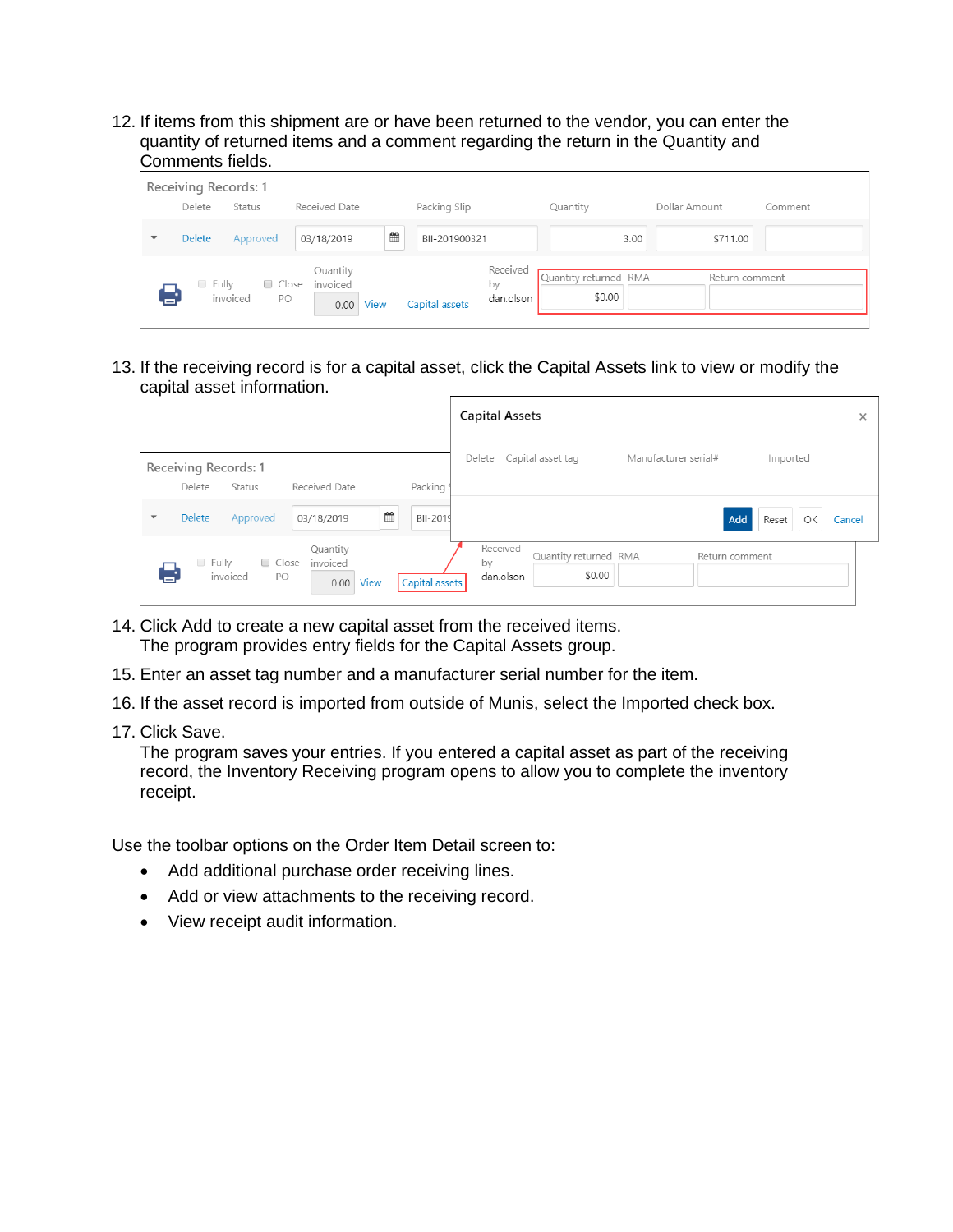## **Returning Items After Entering a Receiving Record**

## **Objective**

This document provides instruction on returning received items using the Purchase Order Receiving program.

#### **Overview**

The Munis Purchase Order Receiving program allows you to indicate if a portion of items being received are being returned due to damage or any other issues with the shipment.

#### **Prerequisites**

Before you can successfully complete this process, you must ensure that roles granting the necessary permissions have been assigned to your user account. If the roles have not been established, contact the system administrator to have them updated or added into the Munis system.

Confirm the following:

• You have permissions to maintain PO receipts.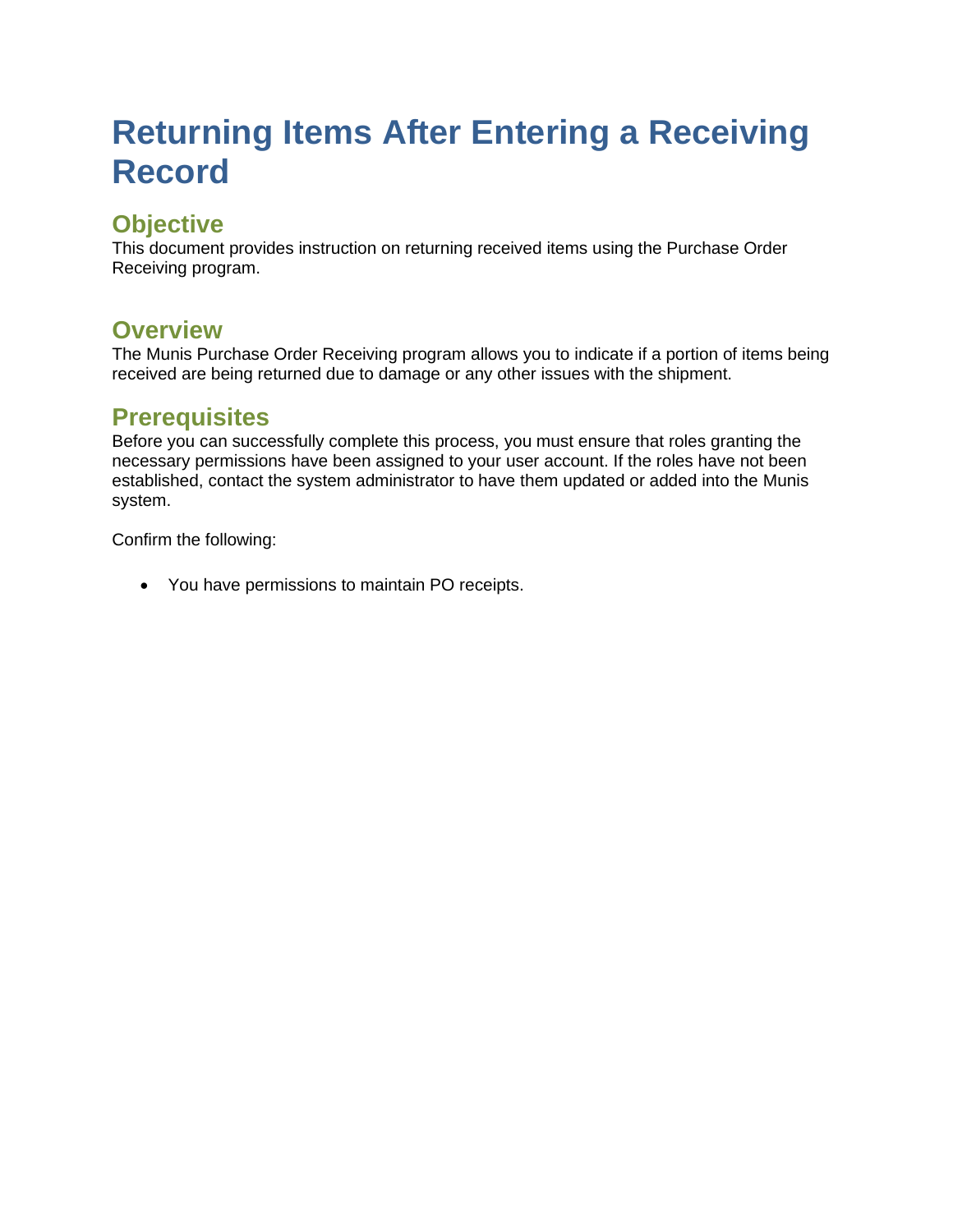## **Procedure**

Complete the following steps to enter returned items:

1. Open the Munis Purchase Order Receiving program. *Financials > Purchasing > Purchase Order Processing > Purchase Order Receiving*

|                                                           | <b>Purchase Order Receiving</b>                                             |             | Search by purchase order number |               | $\alpha$                   |                 |             |        |
|-----------------------------------------------------------|-----------------------------------------------------------------------------|-------------|---------------------------------|---------------|----------------------------|-----------------|-------------|--------|
| $^\circledR$<br>∗<br>Mv<br>Advanced<br>Searches<br>Search | 镼<br>$Excel$ $\rightarrow$<br>Exports                                       |             |                                 |               |                            |                 |             |        |
| <b>Purchase Orders: 220</b>                               |                                                                             |             |                                 |               |                            | Items per page: | 15          |        |
| PO Number                                                 | Fiscal Year                                                                 | Department  | Status                          | Vendor Number | Vendor Name                |                 |             | Total  |
| 20090065                                                  | 2019                                                                        | CO          | Allocated                       | 1012          | OFFICE DEPOT               |                 | \$45.00     |        |
| 20090066                                                  | 2019                                                                        | CO          | Allocated                       | 1000          | DEF SUPPLY COMPANY         |                 | \$37,500.00 |        |
| 20090067                                                  | 2019                                                                        | CO          | Allocated                       | 1027          | <b>BOISE CASCADE</b>       |                 | \$1,530.00  |        |
| 20090068                                                  | 2019                                                                        | CO          | Allocated                       | 1000          | DEF SUPPLY COMPANY         |                 | \$3,500.00  |        |
| 20090069                                                  | 2019                                                                        | CO          | Allocated                       | 1012          | OFFICE DEPOT               |                 | \$45.00     |        |
| 20090071                                                  | 2019                                                                        | CO          | Released                        | 1129          | LeTourneau Power Equipment |                 | \$224.97    |        |
| 20090072                                                  | 2019                                                                        | MAINT       | Released                        | 1000          | DEF SUPPLY COMPANY         |                 | \$27.55     |        |
| 20090073                                                  | 2019                                                                        | IT          | Released                        | 1125          | HOLT SUPPLY COMPANY        |                 | \$435.00    |        |
| 20090074                                                  | 2019                                                                        | ES3         | Released                        | 1124          | Sullivan Pool              |                 | \$643.50    |        |
| 20100002                                                  | 2018                                                                        | CO          | Created                         | 1129          | LeTourneau Power Equipment |                 |             | \$0.00 |
| 20100003<br>$\overline{2}$<br>$\ll$<br>$\langle$          | 2018<br>$5 -$<br>$\overline{\mathbf{3}}$<br>$\overline{4}$<br>$\rightarrow$ | CO<br>$\gg$ | Posted                          | 1129          | LeTourneau Power Equipment |                 | \$321.60    |        |

2. To find the purchase order for which to receive items, enter your search criteria in one or more column headings on the main Purchase Order Receiving screen. The program displays only the purchase orders that match your search criteria.

| <b>Purchase Orders: 1</b> |                     |              |        |               |                         | Items per page: 15 |
|---------------------------|---------------------|--------------|--------|---------------|-------------------------|--------------------|
| PO Number                 | Fiscal Year<br>2019 | Department   | Status | Vendor Number | Vendor Name<br>Powerrex | Total              |
| 20090076                  | 2019                | <b>MAINT</b> | Posted | 1042          | <b>POWERREX</b>         | \$135.00           |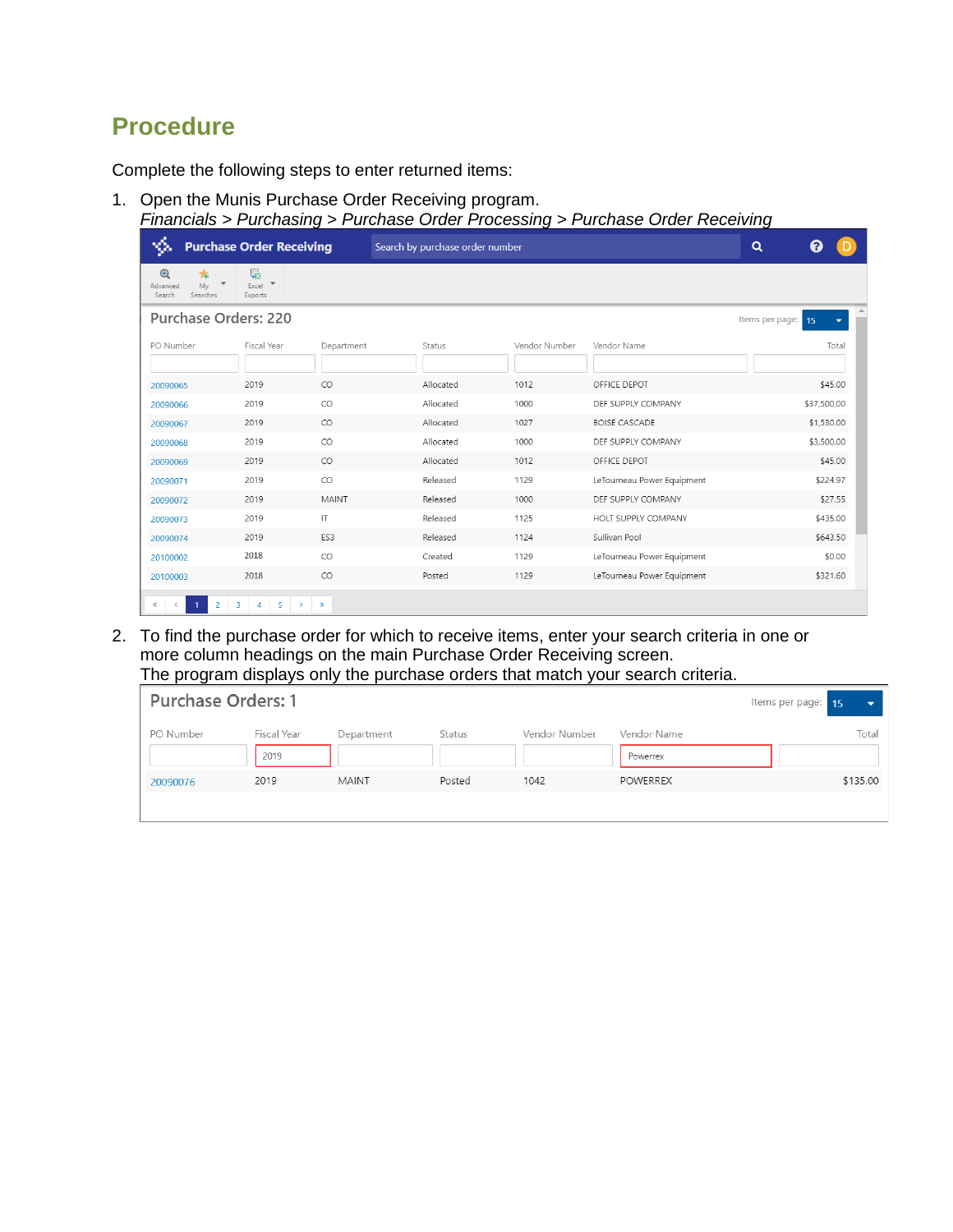The Advanced Search feature is also available for performing more detailed searches.

| <b>Advanced Search</b> | ×                                           |
|------------------------|---------------------------------------------|
|                        | My searches Select a search                 |
|                        | Startup search                              |
| Purchase order number  | Vendor part number                          |
| Fiscal year            | Department code                             |
| Vendor number          | Total amount                                |
| Vendor name            | Status                                      |
|                        | Choose status                               |
|                        | Exclude fully received Purchase Orders<br>∩ |
|                        | Search<br>Save<br>Clear<br>Cancel           |

1. Click the link in the PO Number column of the purchase order on which to return items. The program refreshes the screen to display the purchase order information.

|           | <b>Purchase Order Receiving</b>     |             |                                                                    |                        |              |  | Search by purchase order number              |  |                                |         |            |                  |           |                            |                          |
|-----------|-------------------------------------|-------------|--------------------------------------------------------------------|------------------------|--------------|--|----------------------------------------------|--|--------------------------------|---------|------------|------------------|-----------|----------------------------|--------------------------|
| ←<br>Back | $\mathbb{Q}$<br>Return to<br>Search |             | $^{(0)}$<br>Ē<br>Supporting $\blacktriangledown$<br>Attach<br>Apps | ු<br>Audit<br>Receipts |              |  |                                              |  |                                |         |            |                  |           |                            |                          |
|           |                                     |             | <b>Purchase Order Details</b>                                      |                        |              |  |                                              |  |                                |         |            |                  |           |                            |                          |
| 20090076  | Purchase order                      |             | Year<br>2019                                                       | Department<br>MAINT    |              |  | Department desc<br>MAINTENANCE<br>DEPARTMENT |  | Vendor name<br><b>POWERREX</b> |         |            | Status<br>Posted |           |                            | Total amount<br>\$135.00 |
|           | Ordered Items                       |             |                                                                    |                        |              |  |                                              |  |                                |         |            |                  |           |                            |                          |
|           | Close PO                            |             | Received date*<br>03/19/2019                                       | ₩                      | Packing slip |  |                                              |  |                                |         |            |                  |           |                            |                          |
| Full      |                                     | Line Item # | Description                                                        |                        |              |  |                                              |  |                                | Ordered | <b>UOM</b> | Received         | Receiving |                            | Remaining                |
| $\omega$  |                                     | 61          | <b>Belt sander</b>                                                 |                        |              |  |                                              |  |                                |         | 3.00 EACH  | 3.00             | 0.00      |                            | 0.00                     |
|           |                                     |             |                                                                    |                        |              |  |                                              |  |                                |         |            |                  |           |                            |                          |
|           |                                     |             |                                                                    |                        |              |  |                                              |  |                                |         |            |                  |           | $\blacktriangleright$ Save | Cancel                   |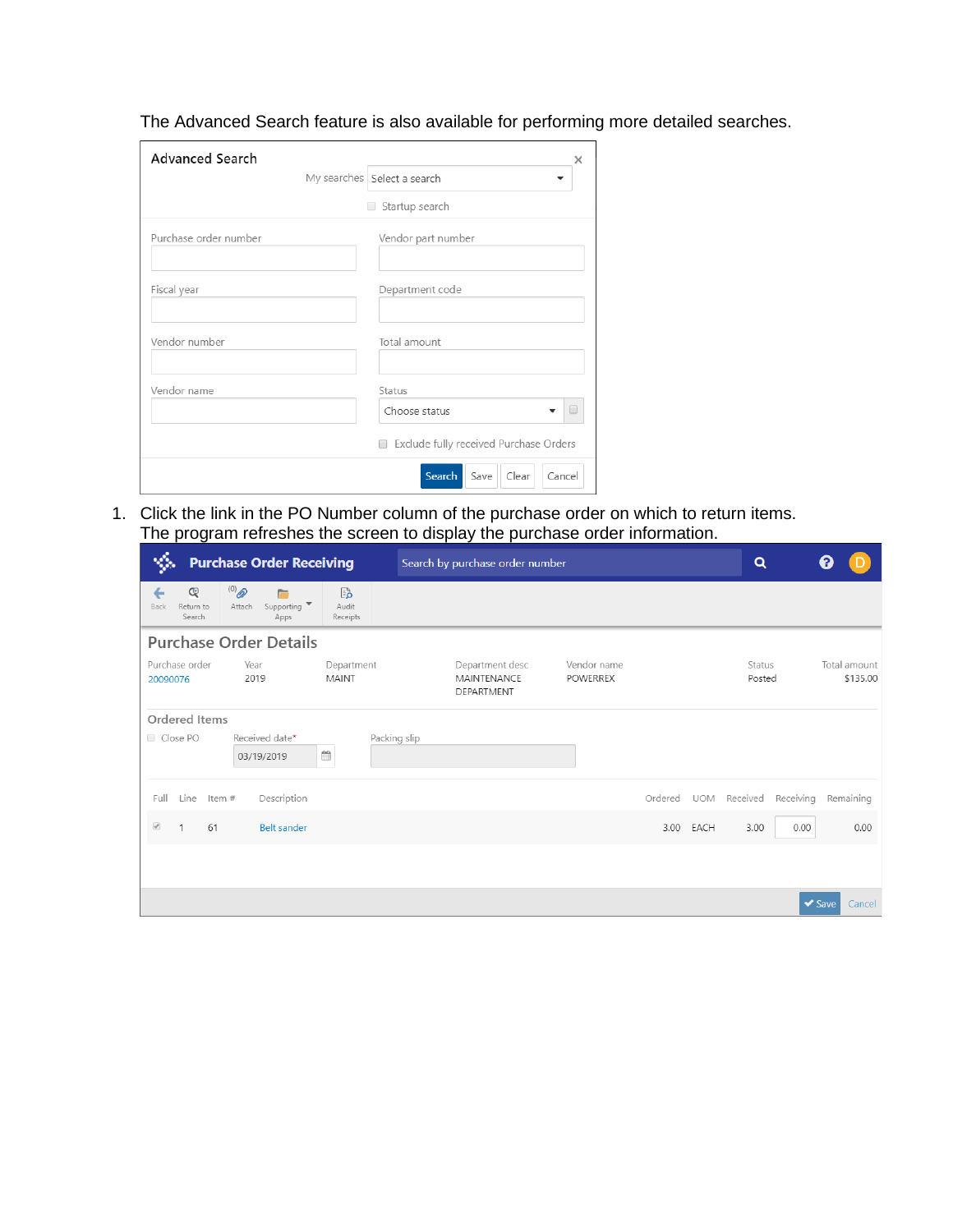2. In the Purchase Order Details, click the Description. The program displays the Ordered Item Details screen.

| ₩                                     |                          | <b>Purchase Order Receiving</b> |                                   |                        |                       |                          |                                | Search by purchase order number               |   |                                       |                                 |          | $\alpha$  |                      |                          |          |                                   |        |
|---------------------------------------|--------------------------|---------------------------------|-----------------------------------|------------------------|-----------------------|--------------------------|--------------------------------|-----------------------------------------------|---|---------------------------------------|---------------------------------|----------|-----------|----------------------|--------------------------|----------|-----------------------------------|--------|
| <b>Back</b>                           | Q<br>Return to<br>Search | $^{(0)}$<br>Attach              | E<br>Supporting<br>Apps           | ී<br>Audit<br>Receipts |                       |                          |                                |                                               |   |                                       |                                 |          |           |                      |                          |          |                                   |        |
|                                       |                          | <b>Purchase Order Details</b>   |                                   |                        |                       |                          |                                |                                               |   |                                       |                                 |          |           |                      |                          |          |                                   |        |
| Purchase order<br>20090076            |                          | Year<br>2019                    |                                   | Depart<br>MAINT        | xx.                   |                          |                                | <b>Purchase Order Receiving</b>               |   |                                       | Search by purchase order number |          |           |                      |                          | $\alpha$ |                                   |        |
| Close PO                              | Ordered Items            | Received date*                  |                                   |                        | Back                  | Q<br>Return to<br>Search | Add receipt                    | $^{(0)}$<br>E<br>Supporting<br>Attach<br>Apps |   | $\mathbb{F}_0^n$<br>Audit<br>Receipts |                                 |          |           |                      |                          |          |                                   |        |
|                                       |                          | 03/19/2019                      |                                   | $\widehat{\boxplus}$   |                       | PO / Vendor details      | <b>Ordered Item Details</b>    |                                               |   |                                       |                                 |          |           |                      |                          |          |                                   |        |
| Full<br>$\mathcal{A}$<br>$\mathbf{1}$ | Line Item #<br>61        |                                 | Description<br><b>Belt sander</b> |                        | Ordered<br>3.00       | Total Quantities         | Received<br>3.00               | Remaining<br>0.00                             |   | 0.00                                  | Pending Inspection              | Invoiced | 0.00 View | Pending<br>0.00 View | Available to Pay<br>3.00 |          | Req to Satisfy<br>Pending<br>0.00 |        |
|                                       |                          |                                 |                                   |                        |                       | Delete                   | Receiving Records: 1<br>Status | Received Date                                 |   | Packing Slip                          |                                 |          | Quantity  |                      | Dollar Amount            | Comment  |                                   |        |
|                                       |                          |                                 |                                   |                        | $\blacktriangleright$ | Delete                   | Approved                       | 03/19/2019                                    | ₩ |                                       |                                 |          |           | 3.00                 | \$135.00                 |          |                                   |        |
|                                       |                          |                                 |                                   |                        |                       |                          |                                |                                               |   |                                       |                                 |          |           |                      |                          |          |                                   |        |
|                                       |                          |                                 |                                   |                        | $\ll$ $\ll$ $\sim$    | $\mathbf{1}$             | $\rightarrow$ $\rightarrow$    |                                               |   |                                       |                                 |          |           |                      |                          |          | $\vee$ Save                       | Cancel |

3. In the Receiving Records section, click the arrow for an individual row to open the full details about that receiving record.

|                                                                   |                                | <b>Purchase Order Receiving</b>                 | Search by purchase order number |                             |                                 | $\alpha$                             |                                   |
|-------------------------------------------------------------------|--------------------------------|-------------------------------------------------|---------------------------------|-----------------------------|---------------------------------|--------------------------------------|-----------------------------------|
| Q<br>←<br>Return to<br>Back<br>Search                             | Add receipt                    | $^{(0)}$<br>Supporting<br>Attach<br>Apps        | ්ර<br>Audit<br>Receipts         |                             |                                 |                                      |                                   |
| <b>Ordered Item Details</b><br>PO / Vendor details                |                                |                                                 |                                 |                             |                                 |                                      |                                   |
| Total Quantities<br>Ordered<br>3.00                               | Received<br>3.00               | Remaining<br>0.00                               | Pending Inspection<br>0.00      | Invoiced<br>0.00 View       | Pending<br>0.00 View            | Available to Pay<br>3.00             | Req to Satisfy<br>Pending<br>0.00 |
| Receiving Records: 1<br>Delete<br>Delete<br>$\blacktriangleright$ | Status<br>Approved             | Received Date<br>≝<br>03/19/2019                | Packing Slip                    | Quantity                    | 3.00                            | Dollar Amount<br>Comment<br>\$135.00 |                                   |
|                                                                   | Receiving Records: 1<br>Delete | Received Date<br>Status                         | Packing Slip                    |                             | Quantity                        | Dollar Amount                        | Comment                           |
| $\overline{\phantom{a}}$<br>$\ll$<br>$\langle$                    | <b>Delete</b>                  | Approved<br>03/19/2019                          | ÊÊ                              |                             |                                 | 3.00                                 | \$135.00                          |
|                                                                   | $\Box$ Fully                   | Quantity<br>Close<br>invoiced<br>invoiced<br>PO | Capital assets<br>0.00 View     | Received<br>by<br>dan.olson | Quantity returned RMA<br>\$0.00 | Return comment                       |                                   |